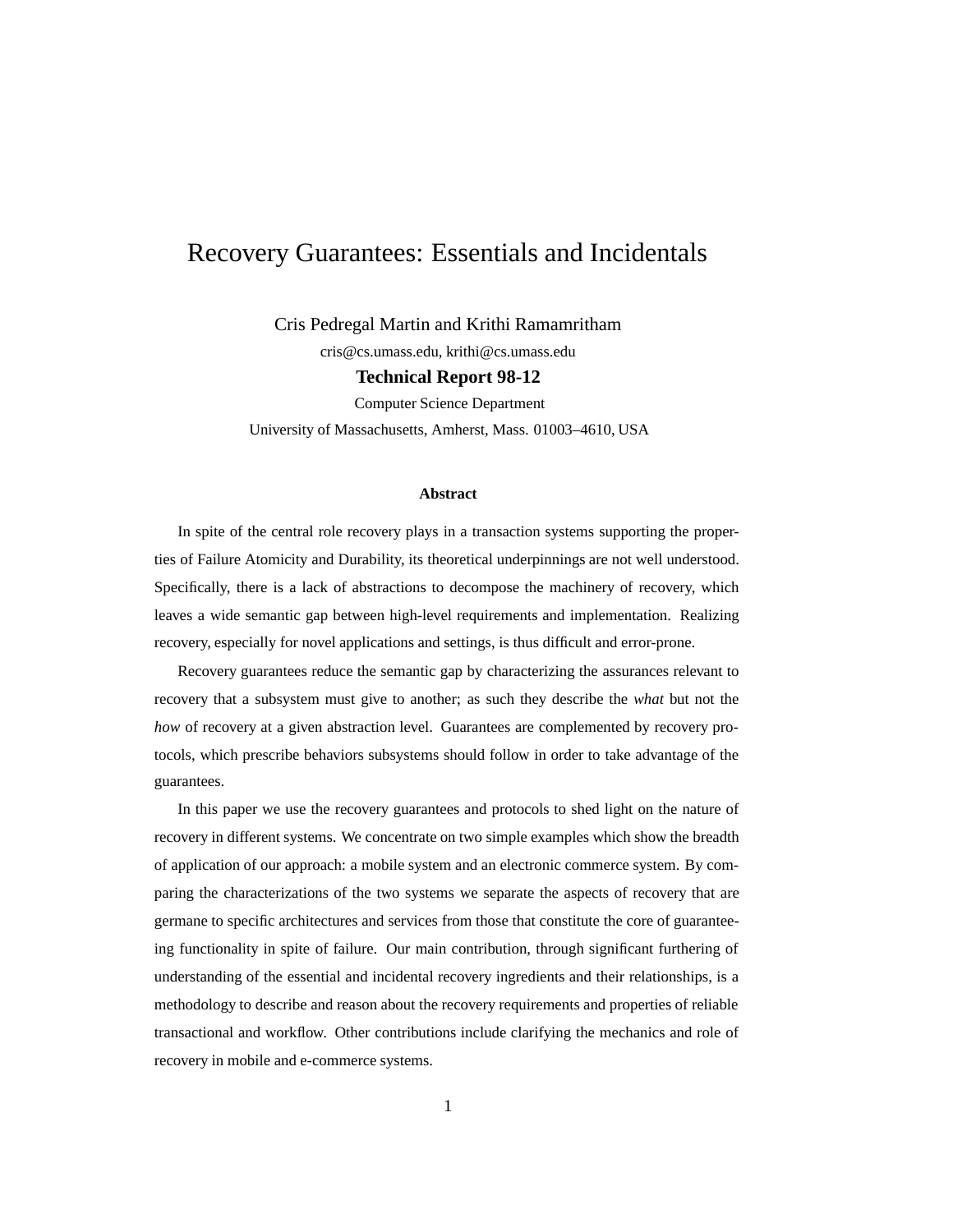### **1 Introduction**

Transactional semantics provides a clean model for computation in the presence of concurrency and failures. For example, on transaction management systems that support some variant of the  $ACID<sup>1</sup>$  semantics [GR93] one can design applications that operate on a database without concern for concurrency or failure issues. The transaction management system maintains those properties by controlling how data are accessed and modified by different concurrent transactions (Concurrency Control) and by keeping enough information in persistent, safe storage to enable it to recover from failures (Recovery).

It is increasingly important to preserve the integrity of the data in the face of failures in systems and applications other than databases. We are interested in how the good properties of recovery can be described and supported in both in traditional database and in novel settings, such as workflows. In this paper we examine recovery in two scenarios: a mobile database and an electronic commerce example. We propose the notion of *recovery guarantee* and we use it as an abstraction tool, separating how the recovery properties are supported and what recovery properties other subsystems rely on.

**Goals and contributions** This paper is an initial effort aimed at bringing the benefits of abstraction to the characterization and crafting of (database transaction) recovery functionality in a broad range of applications and infrastructures.

We believe that exposing the components of recovery and their relationships will improve modeling and crafting of recovery. This will improve the understanding of recovery, leading to an increase of confidence in existing schemes (less obscurity) and making tradeoffs more apparent, thus allowing more informed choices of infrastructure and protocols. Also, it will make it easier to build recovery with both traditional and novel database applications.

The main contribution of this paper is a methodology to decompose and describe recovery in terms of the relationships between the subsystems that provide and the ones that use recovery properties, expressed as guarantees and protocols. Additionally, the paper sheds light on the nature of recovery by exposing which features of recovery are incidental to the infrastructure, which are incidental to the specific application domain, and which are essential reflection of the intuitive notions of using persistence, preparing for failure, and repairing after failure.

This paper is organized as follows. In the remainder of this section we introduce the notions of guarantee and protocol, along with some minimal notation. Section 2 discusses the recovery aspects of two examples, a mobile system and an electronic commerce system, in terms of guarantees and protocols. Section 3 offers some conclusions, discusses related work, and indicates future directions of research.

<sup>&</sup>lt;sup>1</sup> ACID: Atomicity, Consistency, Isolation, Durability.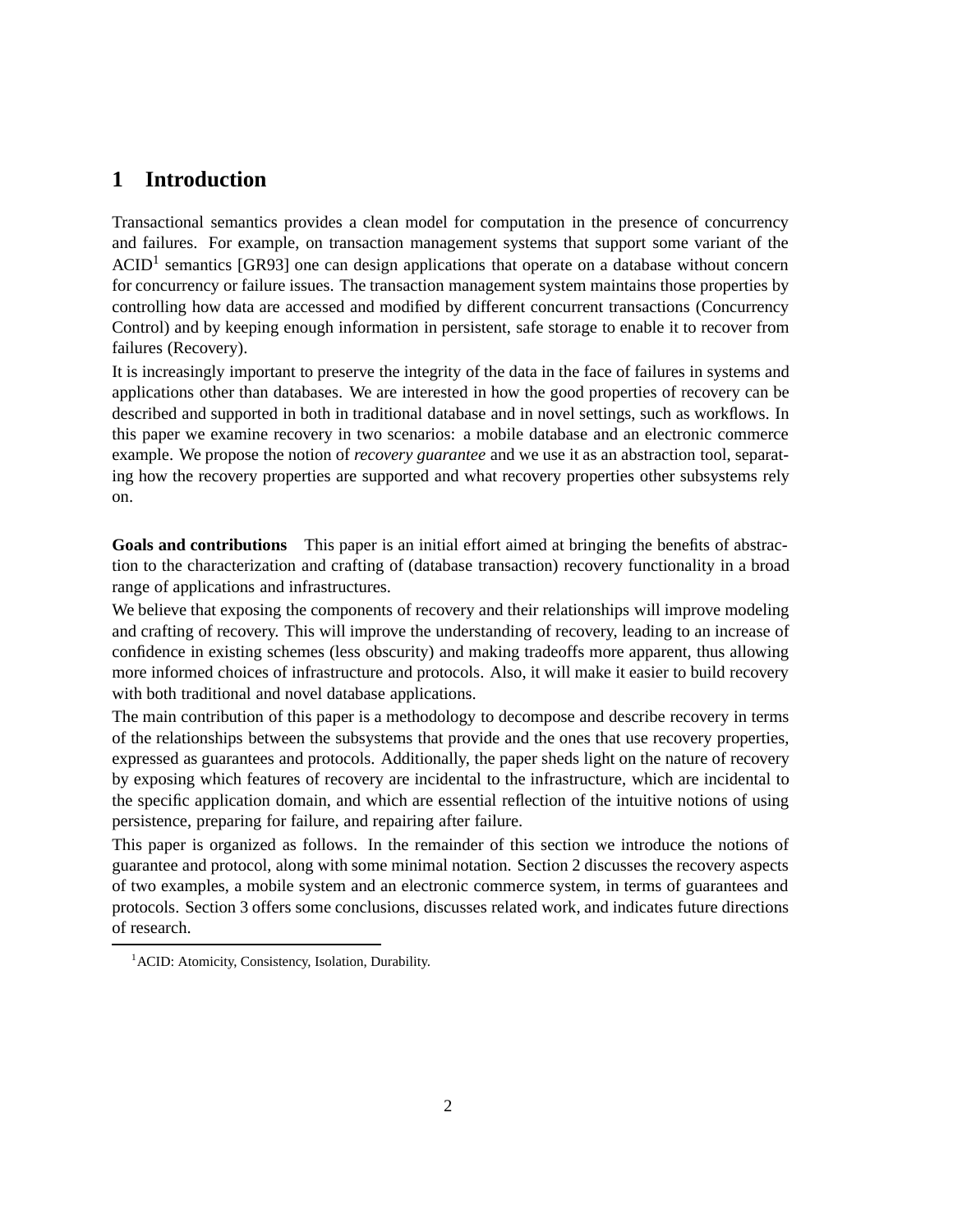### **1.1 Recovery Guarantees and Protocols**

It is well understood that in general recovery is about carefully and economically preserving information sufficient to bring a system to a consistent state in the face of (system or transaction) failures. This is a reflection of two facts. One, transformations of a system from one consistent state to another are not atomic, hence failures midway leave the system in an inconsistent state if not repaired. Two, system state (partially) resides in, and thus its transformations happen on, (volatile) storage whose contents are lost when failures occur, necessitating the transcription of crucial state information to reliable storage. The fundamentals of recovery in these abstract terms are covered in the literature [BHG87, GR93]. Most literature describes how to implement recovery [MHL 92, CMSW93, GR93] in very low-level terms, making it difficult to re-apply the basic ideas to novel scenarios. In other words, recovery is either discussed in general terms or in very detailed ones, with little in-between.

We propose a more detailed but still generally applicable way of talking about recovery is by introducing the notion of guarantees and protocols. Recovery is possible because different subsystems fail in different manners: an understanding of those failures (or, in other terms, of the reliability a subsystem has to offer), coupled with disciplined communications between subsystems, yields an aggregate system which is reliable as a whole in spite of the unreliability of its parts. Specifically, we describe the expectation a subsystem has on the reliability of another using the concept of *guarantee*.

In order to characterize the recovery properties of a system, we need to describe (i) what each subsystem expects from others (the guarantees) and (ii) how subsystems behave in order to create the conditions for the guarantees to be useful (the protocols).

We introduce the notion of *recovery guarantees*, which describe the assurances relevant to recovery that a subsystem (e.g., a fixed host in a mobile system, a bank in an e-commerce scenario) must give to other subsystems (e.g., a mobile host, a merchant); in general, recovery guarantees formalize expectations of reliability between parts of a system and have a broader applicability. Notice that, at a given level of abstraction, a guarantee describes *what* a subsystem offers as a recovery assurance, but not *how* it goes about doing it; in turn, how the guarantee is supported may be described in terms of guarantees offered by components of the subsystem.

We also introduce the notion of *recovery protocols*, which are prescriptions of how subsystems must behave in order to avail themselves of the benefits given by the guarantees; for example, stable undo logging before updating is a protocol that enables a data manager subsystem to use the guarantee of the disk subsystem in case the update needs to be undone later.

Recovery guarantees take the form:

**if** (*p*) **then** *guarantee*(*q*)

This states that:

**if** *p* has been performed,

**then if**  $q$  is invoked in the future, it will be performed.

The notation used henceforth to express such a guarantee is:

 $p \Rightarrow_G q$ .

Thus, a *recovery guarantee* is a promise that once  $p$  is executed, the guaranteed operation  $q$ , *if*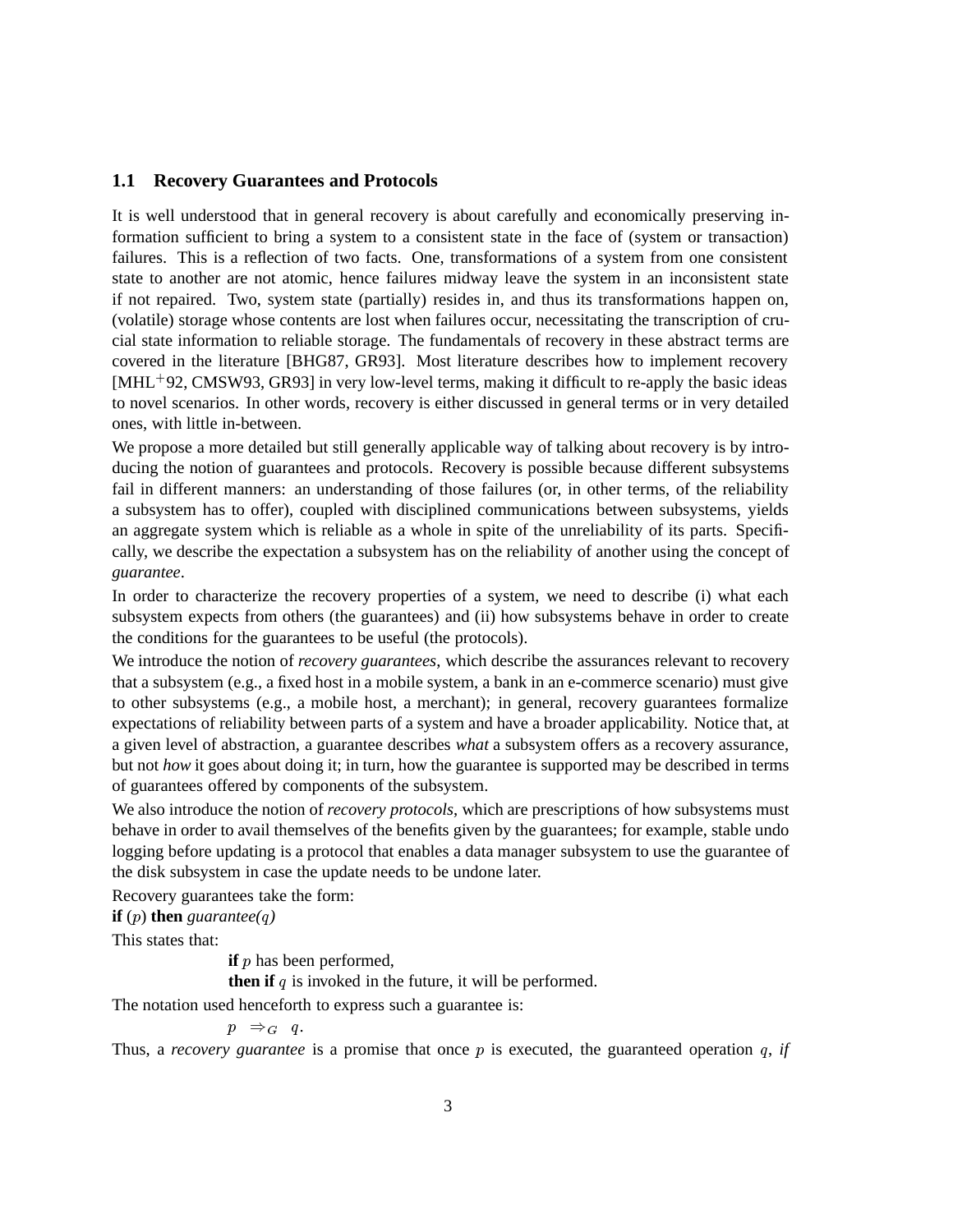*invoked*, will succeed, in spite of any intervening failures.

Often *where* an operation is performed will be part of the guarantee specification. In general, the protocol is as follows: a (requester) subsystem S invokes an operation  $p$  of (recovery, i.e., guarantor) subsystem R; the success of  $p$  signifies that R guarantees to S that a future invocation of  $q$ will succeed. Basically, with the information made available by  $p$  (and perhaps other information maintained by R), R will be in a position to apply  $q$ , if requested. The above scenario is specified as

 $p_R \Rightarrow_G \mathsf{q}_R.$ 

It should be noted, however, that the subsystem on which  $p$  is performed and the subsystem guaranteeing  $q$  need not be the same!

Also, note that we do not talk about the "commitment" or "durability" of  $p$ . All that is stated above is that p is executed at R for R to guarantee that, when invoked,  $q$  will be executed. How R ensures that this guarantee will hold (say, by making  $p$ 's results durable, etc.) is of interest only when one wants to "verify" the capabilities of subsystem  $R$ .

An example of a recovery protocol is the requirement that stable undo logging happen before updating. This protocol enables a data manager subsystem to use the guarantee of the disk subsystem in case the update needs to be undone later. For the purposes of this paper, we use protocols that specify precedence constraints: **if**  $q$  happens **then**  $p$  must have preceded it, i.e.:

**if**  $q$  has been performed,

**then**  $p$  must have happened before.

The notation used to express precedence protocols is simply:  $p \rightarrow q$ .

**Some notation** We represent the behavior of the system with events in a partial order –the history of the system. The subscript denotes in which subsystem the operation that the event represents takes place.

- $p_S$  denotes a generic data operation which modifies the state of the subsystem  $S$  on which it is applied. Note that  $p$  may be invoked in one subsystem but be applied in another.
- $R(p_A)$  denotes the information necessary to produce the effects of operation  $p_A$  (on subsystem A).  $R(p_A)$  is a data item and may be stored and transmitted; when subsystem B has such data we simply write  $R(p_A) \in B$ .

 $WRL_B(p_A)$  denotes the operation of creating a redo log record on B for operation  $p_A$ . (After  $WRL_B(p_A)$  occurs,  $R(p_A) \in B$  holds.)

•  $U(p_A)$  denotes the information necessary to undo the effects of operation  $p_A$  (on subsystem A).  $U(p_A)$ is a data item and may be stored and transmitted; when subsystem  $B$  has such data we simply write  $U(p_A) \in B$ .

 $WUL_B(p_A)$  denotes the operation of creating an undo log record on B for operation  $p_A$ . (After  $WUL_B(p_A)$  occurs,  $U(p_A) \in B$  holds.)

**Example: Undo Log** Writing the undo log on subsystem  $\hat{B}$  for operation  $\hat{p}$  guarantees that it will be possible (later) to apply the inverse of  $p$  on subsystem  $A(A \text{ and } B \text{ may be the same subsystem):$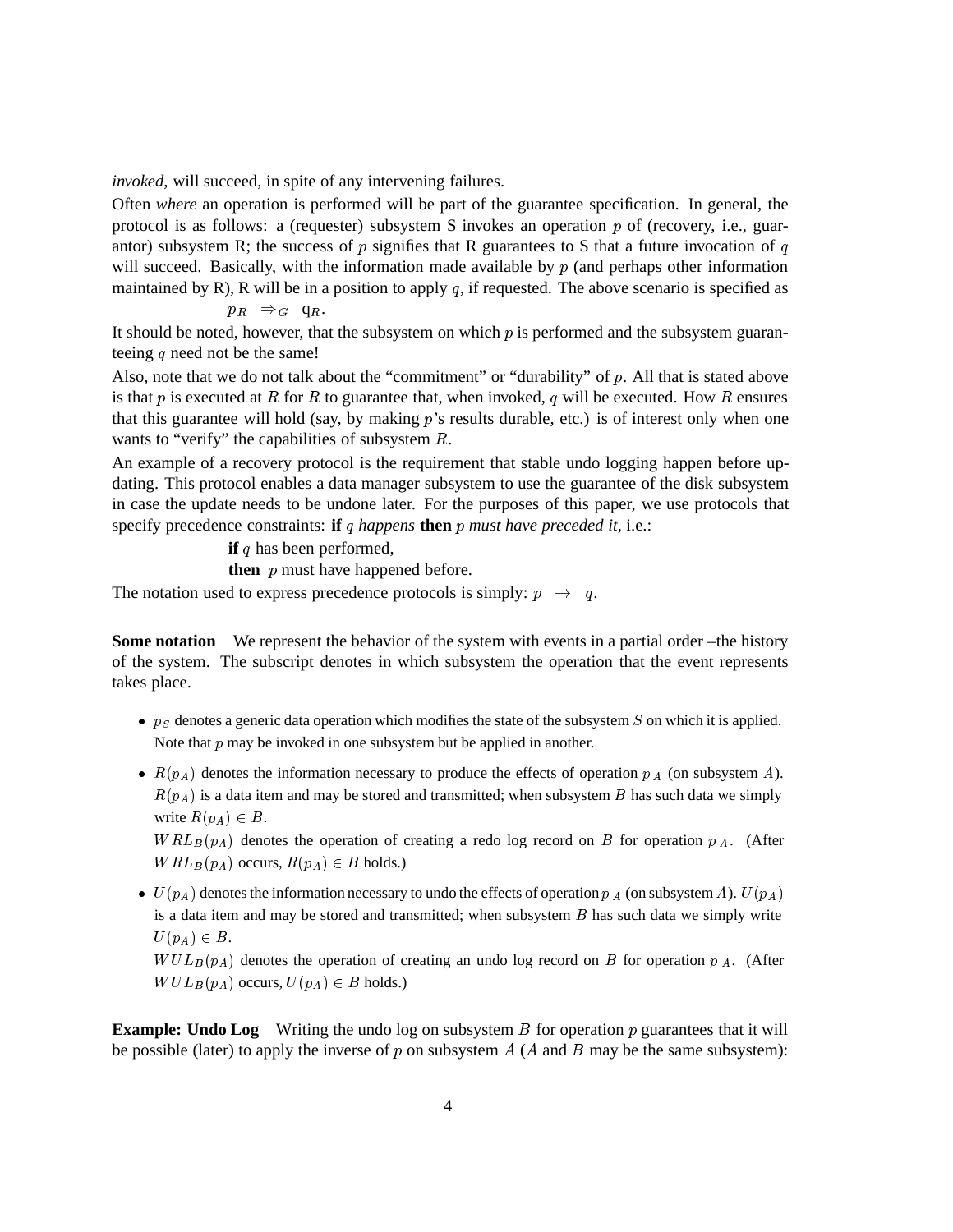**G1**  $WUL_B(p) \Rightarrow_G p_A^-$ 

We abuse notation and use G1 to signify the more precise guarantee G2, which requires that the inverse work correctly:

 $G2 \ \ WUL_B(p_A[x]) \Rightarrow_G p_A^-[x] \ \wedge \ state(s, p_A[x]) = s' \ \wedge \ state(s', p_A^-[x]) = s$ 

The fuller notation of a guarantee generalizes the predicates that comprise its antecedent and consequent. In the shorter version, the appearance of an operation means the predicate "the operation succeeded," in the longer version, we incorporate an arbitrary predicate.

These guarantees<sup>2</sup> are supported by the recovery system, as follows: during normal (prevention) processing, the recovery system ensures that logs are made persistent and thus safe from failures; after a failure, during repair processing, the recovery systems accesses the logs and uses it to apply the undo as necessary.

The WAL (Write-ahead logging) protocol P1 ensures that the guarantee G1 will be applicable should a transaction need to be undone. WAL requires that an undo log record for an operation be stored before the operation is applied to preserve the ability to undo it  $(A \text{ and } B \text{ may be the same subsystem):$ 

**P1**  $WUL_B(p) \rightarrow p_A$ 

### **2 Two Recovery Examples**

In this section we consider two examples: a mobile system and electronic commerce, and then discuss their similarities and differences.

#### **2.1 Mobile System**

The mobile system described by Pradhan et al. [PKV95] consists of a set of (fixed) base hosts and mobile hosts. Each *base* covers a *cell*, which is an area in which there may be zero or more mobile hosts. A mobile host may move from one cell to another, but at any given time it communicates with only (at most) one base host.

The state of a mobile host  $M$  changes by the application of operations. An operation has one of two origins: it may be caused by *user input at* M or it may be caused by *a message from another host*  $A<sub>.</sub>$ 

Stable storage is needed for saving the process checkpoint and the logs. We consider that stable storage is at the base station  $(B)$ . The disk storage at the mobile host  $(M)$  is deemed vulnerable to catastrophic failures and frequently disconnected.

Distributed applications require exchange of messages between (local and mobile) hosts and user inputs at the mobile hosts. A message sent to a mobile host  $M$  is first sent to the base host  $B$  which covers the cell that  $M$  is in.  $B$  forwards the message to  $M$ .

<sup>&</sup>lt;sup>2</sup>The Redo Log guarantee is similar to the Undo Log guarantee G1, we omit it for brevity.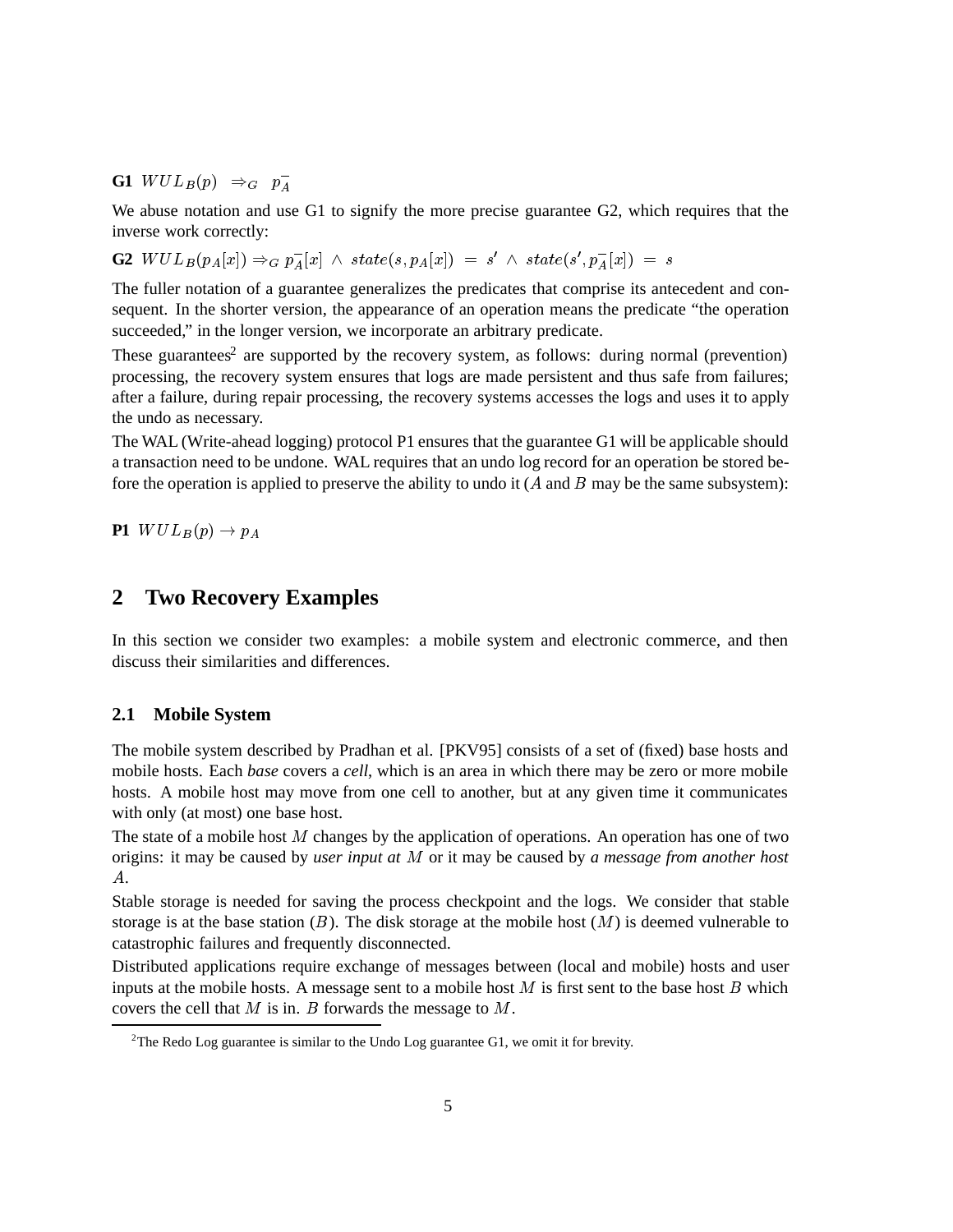Two recovery approaches are proposed in [PKV95], based on whether any logging takes place at the base station  $B$ . In the logging approach, before a message is transmitted to a mobile host  $M$ , its base station host  $B$  logs it. Even inputs at  $M$  are sent to  $B$  and effected at  $M$  only after  $B$ 's acknowledgment.

We introduce protocols and guarantees specific to the mobile system. We illustrate the behavior of the system via a sample history, H1. Consider an operation  $p_M$  which host  $A$  invokes to carry out at mobile host  $M$ :

 $\mathbf{H1} \ \ invk_A(t,p_M) \ send_A(p_M,base(M)) \ recv_{base(M)}(p_M) \ \ldots$  $\ldots WRL_{base(M)}(p_M)$   $send_{base(M)}(p,M)$   $recv_{M}(p)$   $p_M$ 

where  $base(M)$  is the fixed host for the cell where M is.

The operation is sent to M's base host (denoted  $base(M)$ ), which first logs it and then sends it on to  $M$ .

#### **Mobile System Notation**

•  $A, B, C$  denote any hosts; F, G denote hosts that are fixed in the network; M denotes a mobile host. In general, we have a predicate:  $Mov(A)$  which is true if and only if host A is mobile.

- $Cnx(A, B)$  denotes that A and B are connected, i.e., that they can exchange messages with each other.
- We write  $F = base(M)$  when host M is within the cell controlled by host F (a base station host). Base stations are always fixed.
- $send_A(p_C, B)$  denotes that subsystem (host) A sends a message to subsystem B containing operation p, to be applied on subsystem C. We omit C when  $C = B$ .
- $recv_A(p_B)$  denotes that subsystem A receives a message containing operation p, which must be applied on subsystem  $B$ .
- $inv k_A(t, p_B)$  denotes that a transaction t requests, on subsystem A, the invocation of operation p on B. We sometimes omit t for brevity. We also omit B when  $B = A$ .
- $\bullet$  inpt<sub>A</sub> $(p_B)$  denotes that a user at A invokes operation p to be executed on B.
- $hndf_F(M, G)$  denotes that host F hands off mobile host M to host G, or in other words that M leaves  $F$ 's cell and enters  $G$ 's cell.<sup>3</sup>

The following properties characterize the architecture of the mobile system under study. Direct communication is always possible for any pair of *fixed* hosts. A mobile host can only communicate with the host that controls the cell in which the mobile host is. Specifically:

 $3$ In general, it is possible for M to leave A and be outside any other cell.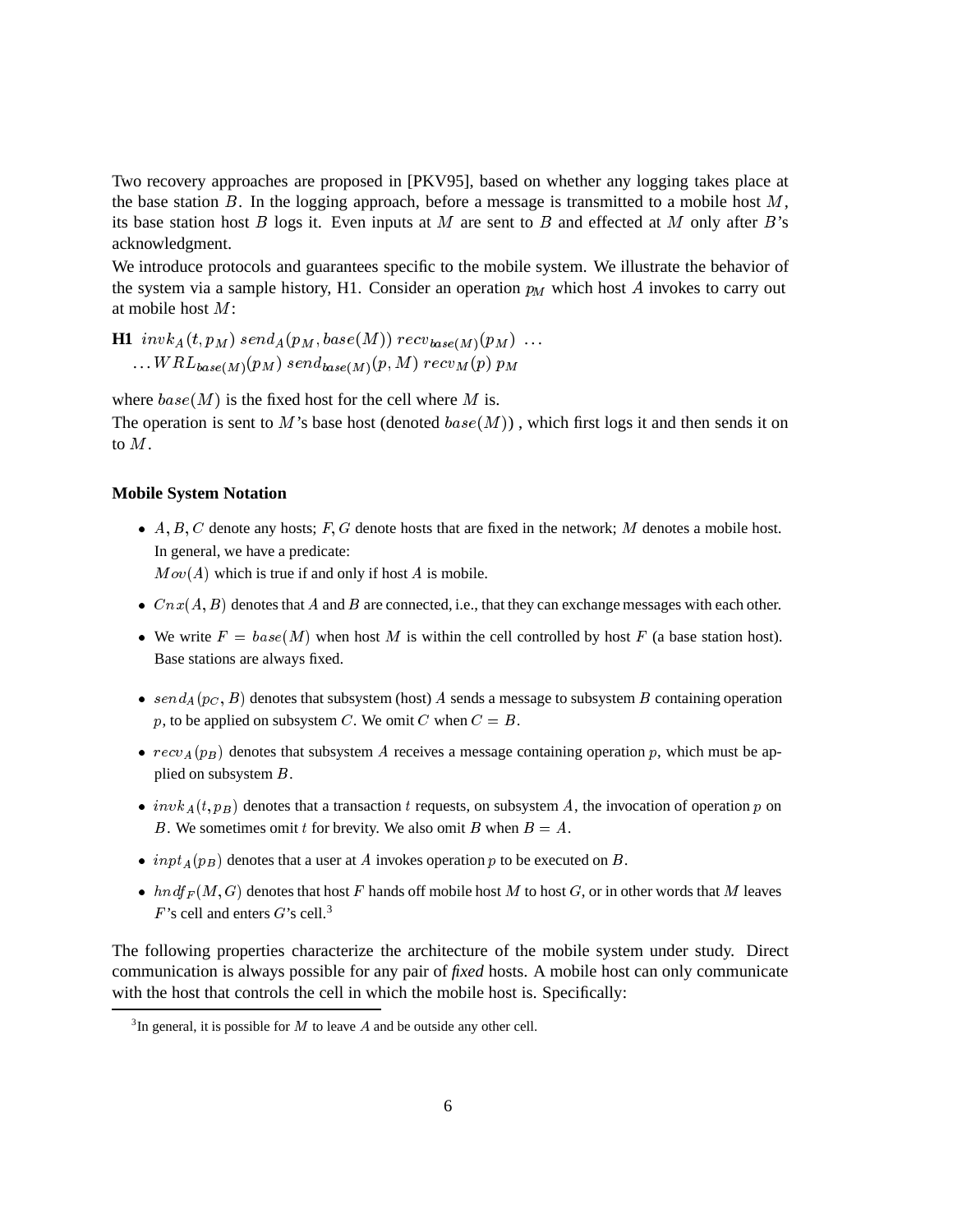- A fixed host is connected with all other fixed hosts:  $\cdots$  .  $\cdots$   $\cdots$   $\cdots$   $\cdots$   $\cdots$   $\cdots$   $\cdots$   $\cdots$   $\cdots$   $\cdots$
- A mobile host is directly connected to its base host (if it is connected at all):  $Mov(M) \Rightarrow ((Cnx(M, B) \Rightarrow B = base(M))$  and B is unique) - -

We do not introduce notation for the transitive closure of  $Cnx$  but it is obvious that when a mobile host  $M$  is in a cell it can communicate with any fixed host via its base station.

The following protocols apply. Each *receive* always has its corresponding *send*:  $P2 \; send_A(B, p) \rightarrow recv_B(p)$ 

(The application of) an operation always stems from either an input or an invocation:

**P3**  $(\text{inv}_A(t, p_B) \rightarrow p_B) \vee (\text{inv}_A(p_B) \rightarrow p_B)$ 

(Notice that it is possible that  $A = B$ ; for example, at mobile host M,  $A = B = M$  when a user inputs an operation to be carried out locally.)

When a base host receives an operation addressed to a mobile host within its cell, it logs it before forwarding it:

$$
P4 \ WRL_{base(M)}(p_M) \rightarrow send_{base(M)}(p_M, M)
$$

Before an operation is applied it must be logged at  $B$ , which guarantees that the operation will be reproducible later if necessary. The guarantee is:

 $G3 \text{ } WRL_B(p) \wedge \text{ } Cnx(B,M) \Rightarrow_G p_M$ 

Where  $B$  is (the durable subsystem of) a fixed host, and  $M$  is the mobile host. The operation  $p$  may have been caused by an invocation (from a transaction) or user input; either at  $M$  or elsewhere.

The corresponding protocol prescribes redo-logging:

**P5**  $WRL_{base(p)}(p) \rightarrow p_M$ . .

The first two protocols P2 and P3 are basic properties of correct executions; the third protocol P4 reflects a specific policy of logging before handing over messages to a mobile host. The guarantee G3, paired with protocol P4, captures the notion that the base station is expected to keep recovery information for the mobile host.

**Remark** The preceding protocols and guarantee are special cases of more general ones. For example, protocol P5 follows from protocol P3 and protocol P4:

$$
\{(inv k_A(t, p_B) \to p_B) \lor (inv t_A(p_B) \to p_B)\} \land \{WRL_{base(M)}(p_M) \to send_{base(M)}(p_M, M)\}\n\Rightarrow \{WRL_{base(p)}(p) \to p_M\}
$$

Guarantee G3 is an instance of the more general redo guarantee G4, which states that if the information to effect operation  $p$  on host  $B$  is available at host  $A$ , and  $A$  and  $B$  can communicate, then  $p<sub>B</sub>$  is guaranteed:

**G4**  $R(p_B) \in A \land Cnx(A, B) \Rightarrow_G p_B$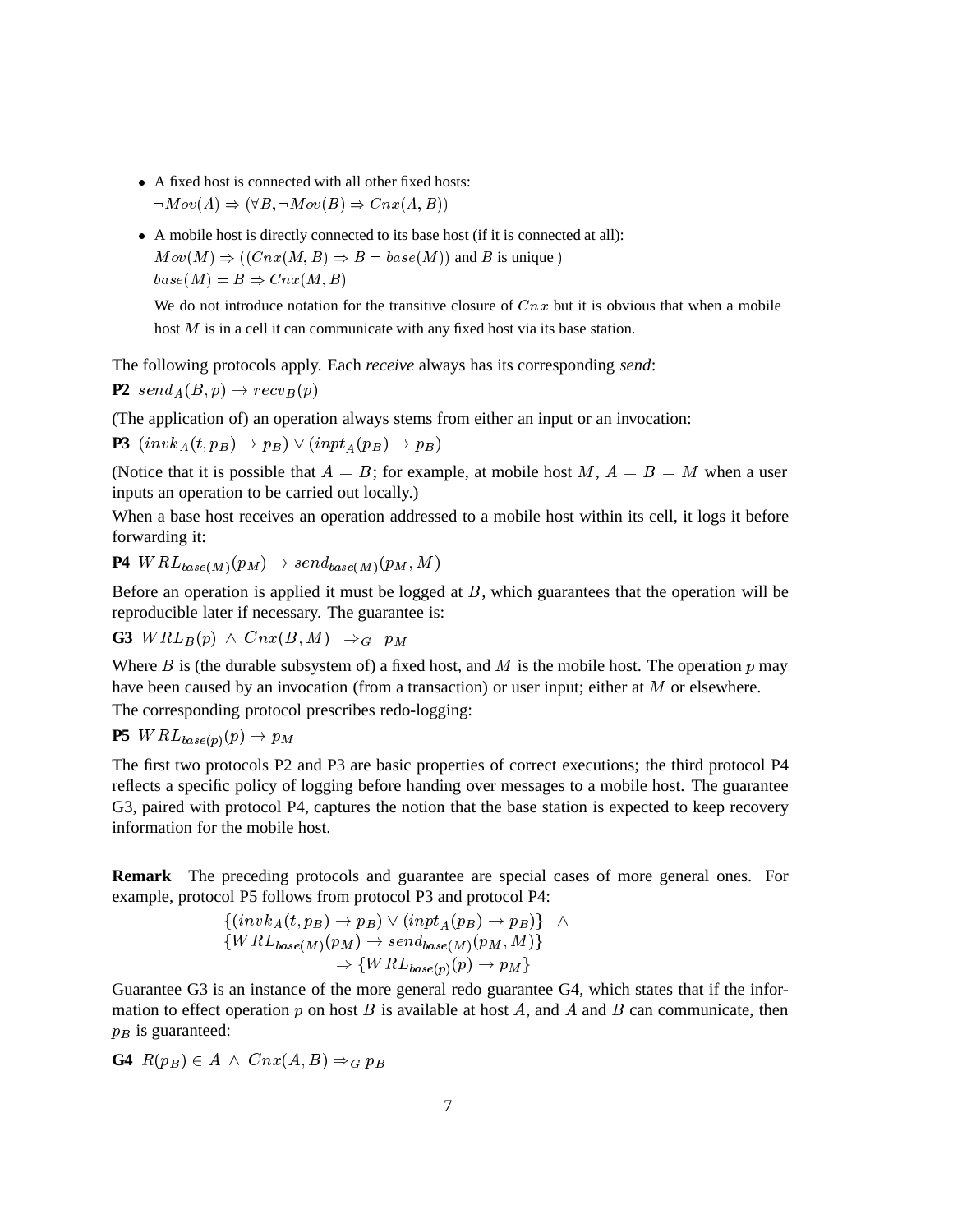The antecedent of guarantee G4 may be satisfied in various ways:

- If a redo log for the operation was written at A, then A has the redo information for  $p$ : - -
- If a redo log was written at a different host  $C$ , which is accessible to  $A$ , it was/can be obtained by  $A$  and so  $A$  has/can get the redo information for  $p$ . These cases are considered in section 2.1.1.

#### **2.1.1 Handoffs**

The preceding does not take into account the effect on recovery of a mobile host's migration through the network. Migration is represented by a *handoff*, which happens when a mobile host  $M$  leaves a cell served by base station host  $F$  and enters a new cell base station host is  $G$ . We require that recovery-related information for  $M$  initially available on  $F$  must still be available should recovery be necessary while  $M$  is in  $G$ 's cell.

We first discuss the handoff at an abstract level.  $M$ 's migration from  $F$  to  $G$  causes  $F$ 's guarantees to  $M$  to be honored by  $G$  because of (i) the guarantees  $F$  gave  $M$ , and (ii) a guarantee between fixed hosts on the network (given by their connectivity), in particular  $F$  to  $G$ . Thus the guarantees necessary to  $M$  are inferred from the guarantees between  $M$  and  $F$  and the connectivity guarantee between any two fixed hosts  $(F \text{ and } G)$ .

**Guarantees between fixed hosts** The system guarantees between fixed hosts in the networks say that if one of them has (redo or undo) recovery information for an operation, the other can obtain it too:

 $\mathbf{G5}$   $(\neg Mov(F) \ \wedge \ \neg Mov(G) \ \wedge \ R(p) \in A) \Rightarrow_G R(p) \in G$  $\left( \begin{array}{c} \text{if } \mathbf{r} \in \mathbb{R}^n, \mathbf{r} \in \mathbb{R}^n, \mathbf{r} \in \mathbb{R}^n, \mathbf{r} \in \mathbb{R}^n, \mathbf{r} \in \mathbb{R}^n, \mathbf{r} \in \mathbb{R}^n, \mathbf{r} \in \mathbb{R}^n, \mathbf{r} \in \mathbb{R}^n, \mathbf{r} \in \mathbb{R}^n, \mathbf{r} \in \mathbb{R}^n, \mathbf{r} \in \mathbb{R}^n, \mathbf{r} \in \mathbb{R}^n, \$ 

These guarantees are supported by the architecture of the fixed host network; the connectivity, and some network management software, ensure that station  $G$  can obtain the recovery information from station F. The specification of *when* (or if) that information is transferred is done via protocols that prescribe what must be done at a handoff, and for which we specialize the guarantees G5 by replacing the antecedent with an implementation of how to record and convey recovery information. In the sequel we deal with redo guarantees; undo guarantees are similar.

**Eager and Lazy handoffs** To make the recovery information available to a mobile host, the approaches are *eager* (pessimistic in [PKV95]), in which the information follows  $M$  on the fixed network (i.e., when M moves from F to G, its recovery information is forwarded from F to G); and *lazy*, in which information is only fetched from the original host if and when necessary (i.e., the information remains at  $F$ , and  $G$  just keeps track of that fact).

For the eager approach, protocol P6 simply ensures that when a mobile host arrives in a new cell, as part of the handoff the previous base station transmits the recovery information to the current cell: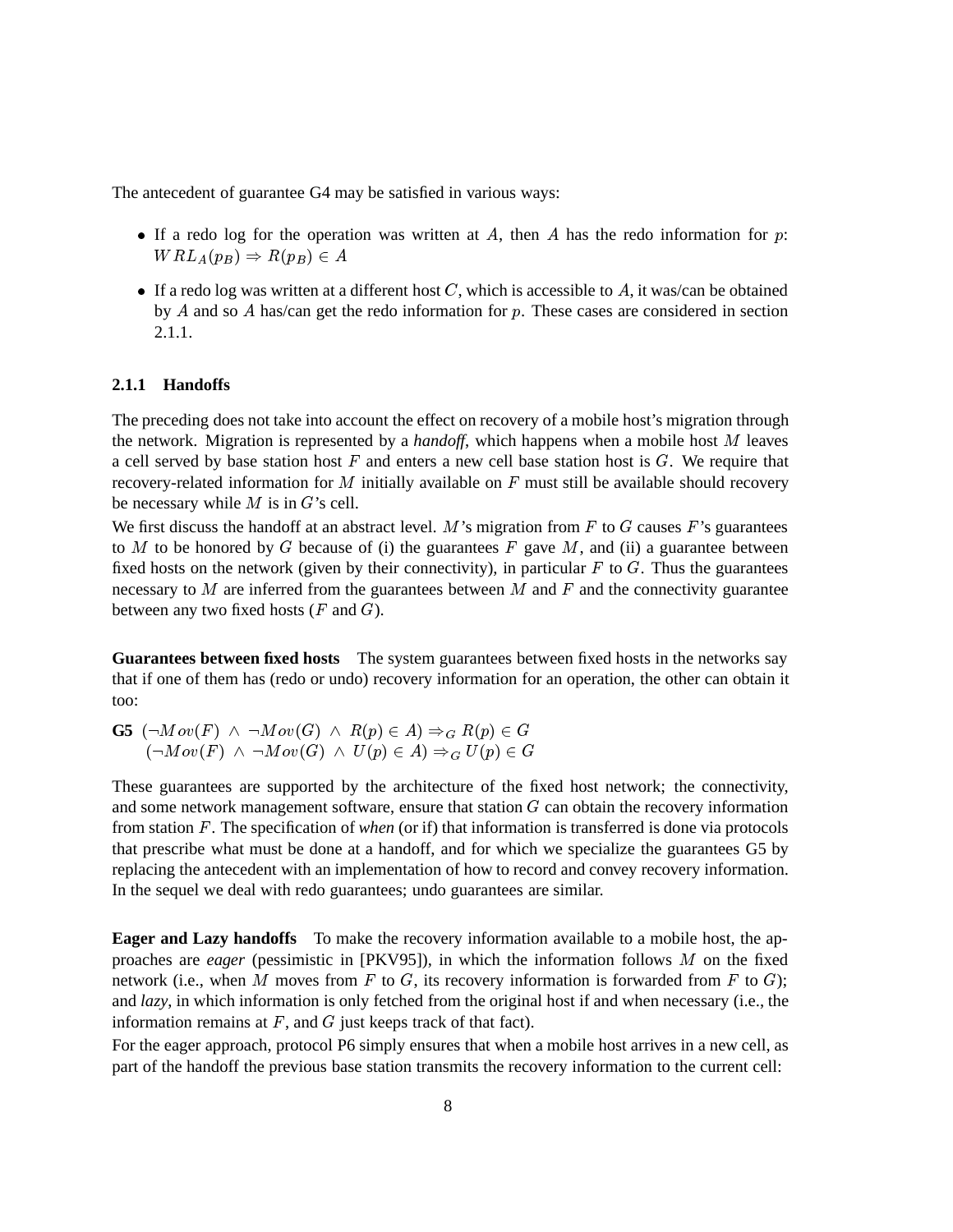$\textbf{P6} \ \ R(p_M) \in F \Rightarrow (send_F(R(p_M), G) \rightarrow hndf_F(M, G))$ 

Here again we extend the notation of protocol, adding a precondition for the protocol to apply, which appears as the antecedent of the implication above.

We specialize guarantee G5, by requiring a condition that yields the antecedent of G5, as follows. If recovery information resides on  $F$  (because  $p$  was invoked while  $M$  was in  $F$ 's cell), then transmitting the recovery information to  $G$  will satisfy the antecedent of the guarantee:

 $(2-1)^2$   $(2-1)^2$   $(3-1)^2$   $(4-1)(p)$   $(5-1)^2$   $(1-p)$   $(1-p)$   $(1-p)$ 

(Here  $C$  denotes the current cell.) This is supported by protocol P6, which ensures the information is sent on handoff. Thus the eager protocol is correct because P6 ensures a the antecedent for G5; G5 with G4 yields G3.

Implementing the lazy approach only requires that there exist a linked list of the base stations visited by the mobile host in which there is extant recovery information relevant to the host. We do not need to specify this as an explicit protocol, i.e., we do not need to require that such forwarding information be updated on handoff, because we this information is in the history, in handoff  $(hndf)$ events. We show here only how to satisfy the antecedent of guarantee G5 in the lazy case:

$$
WRL_F(p) \Rightarrow R(p) \in F
$$

For completeness, notice that when the recovery information was generated in the same cell where the mobile host is, satisfying the guarantee G5 is trivial, because we have the consequent already.

#### **2.1.2 Crash and Repair**

The *repair phase* of recovery uses log information (possibly resident on various places) to reconstruct the state of the mobile host. The high-level property at work here is that the information necessary for undo or redo (as necessary) is durably stored in one of the nodes. In this subsection we briefly outline the protocols of the repair phase. One set of protocols delimits the repair actions, by prescribing which events must happen between the occurrence of a crash event and the completion of repair work. The other set of protocols describes the repair work itself, for example indicating that the effects of a 'loser' operation (e.g. one belonging to a transaction uncommitted before the crash) must be undone.<sup>4</sup>

The repair phase begins after a crash event. Thus we need to establish a protocol requirement that if a crash happened recovery must happen too. A committed operation (on M) must be *installed* in M *and somewhere in the fixed network*, because we do not trust M's storage to be durable. Thus repairing the database will mean making the operation available on M (so M's state reflects a committed state) as well as somewhere else durable –a node on the fixed network, but not necessarily  $base(M)$ , as that's a policy choice. Thus we specify that for each operation p issued before the crash, repair must verify that  $p$  is committed but uninstalled, find the redo information for  $p$ ; move the redo info for  $p$  to M; and using the guarantee that redo-info can be used to redo  $p$ , install  $p$ .

<sup>&</sup>lt;sup>4</sup>Besides indicating what are correct repair histories, the protocols yield important properties that are otherwise stated ad-hoc: for example, the property that the system will not unilaterally undo an operation is a consequence that only while in the repair phase is this particular action permitted.

<sup>&</sup>lt;sup>5</sup>Installing an operation usually means making its effects permanent on the (stable) database.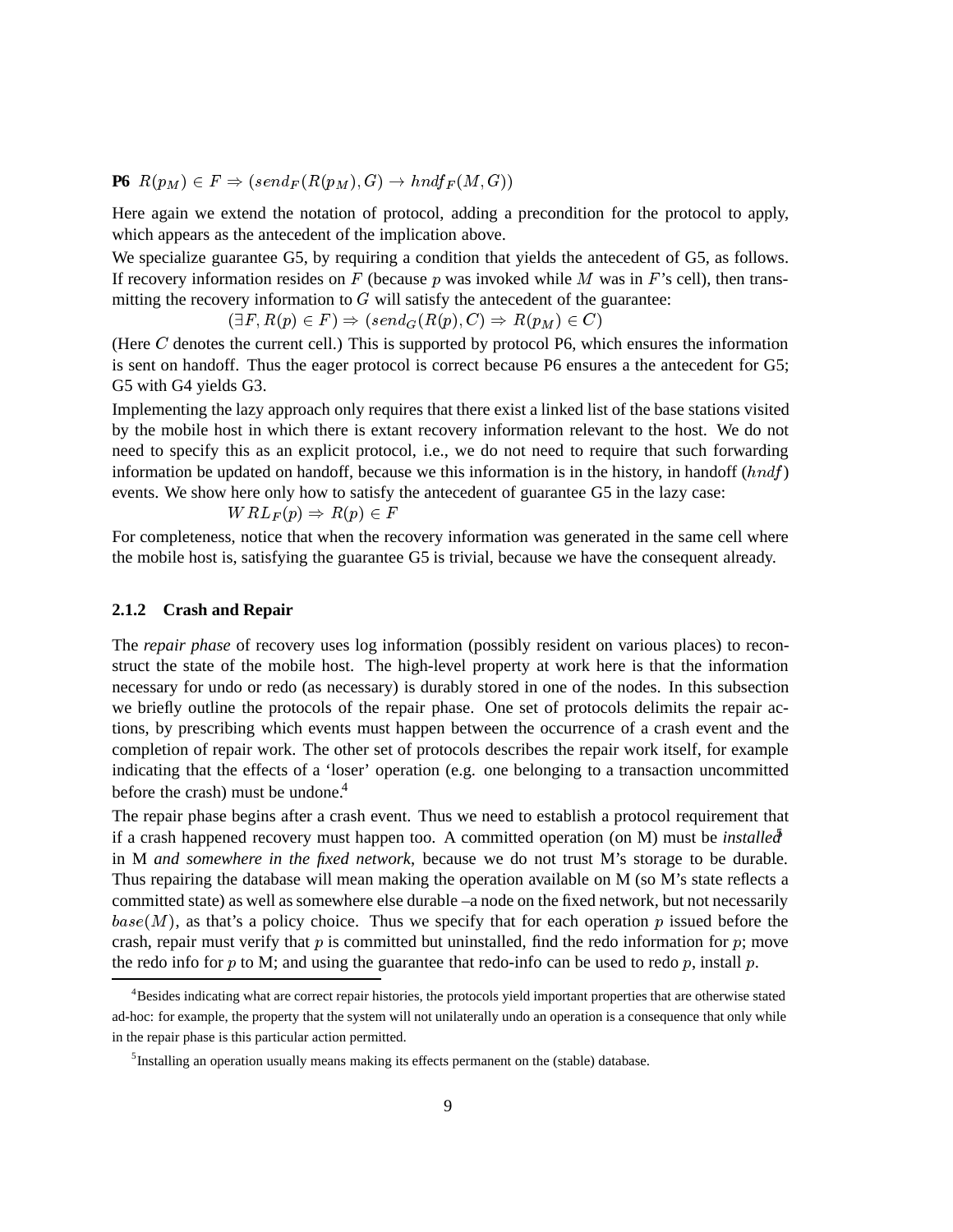The repair phase ends when the state of the whole database has been restored to the committed projection of the history up to the crash. This may not be a single event; instead it is characterized on a per-object and per-operation basis.

Certain type of operations –repair work– can only happen while the database is being repaired; i.e., the events cannot appear at other times in the history of the system.

### **2.2 Electronic Commerce**

We now give an informal description of a simplified scenario from an electronic commerce application.



Figure 1: Merchant and Bank

The system consists of two entities connected over the Internet: a *Merchant* M and a *Bank* B (see Figure 1). A *customer* C contacts M through the Internet and places an order, which the customer pays by supplying a credit card number. After verifying its available stock, M obtains authorization from the bank for the amount of the order, by sending the credit card number and amount. Once authorization is obtained, M ships the item to the customer and asks B to process the credit card charge that had been authorized earlier.

The following is a history of operations that occur in this scenario:

### **H2** *newOrder<sub>M</sub> verifyStock<sub>M</sub> getAuth<sub>B</sub> shipOrder<sub>M</sub> <i>charge<sub>B</sub>*

Notice that once B authorizes the *charge*, M can commit to the sale, informing C that his or her order has been accepted. Subsequently, M calls upon B to execute *charge* to obtain payment for the sale from the bank.

From the customer's perspective, the activity begins with *newOrder* and ends when M commits to the sale at the end of *getAuth*. However, from M's perspective, the activity goes on until *charge* completes.

If there is a Merchant failure before the bank issues the authorization, the activity is aborted and the customer notified that the order cannot be processed. On the other hand, the successful completion of *getAuth* is a guarantee that if and when M invokes the *charge* operation, it will succeed. Based on this, the merchant can ship the order knowing fully well that the payment *will* come through. If the Bank crashes after issuing the guarantee, it is bound by the guarantee to be able to apply the charge once it is back up. That is to say, the authorization given by B is a guarantee for the successful completion of a subsequent *charge* operation.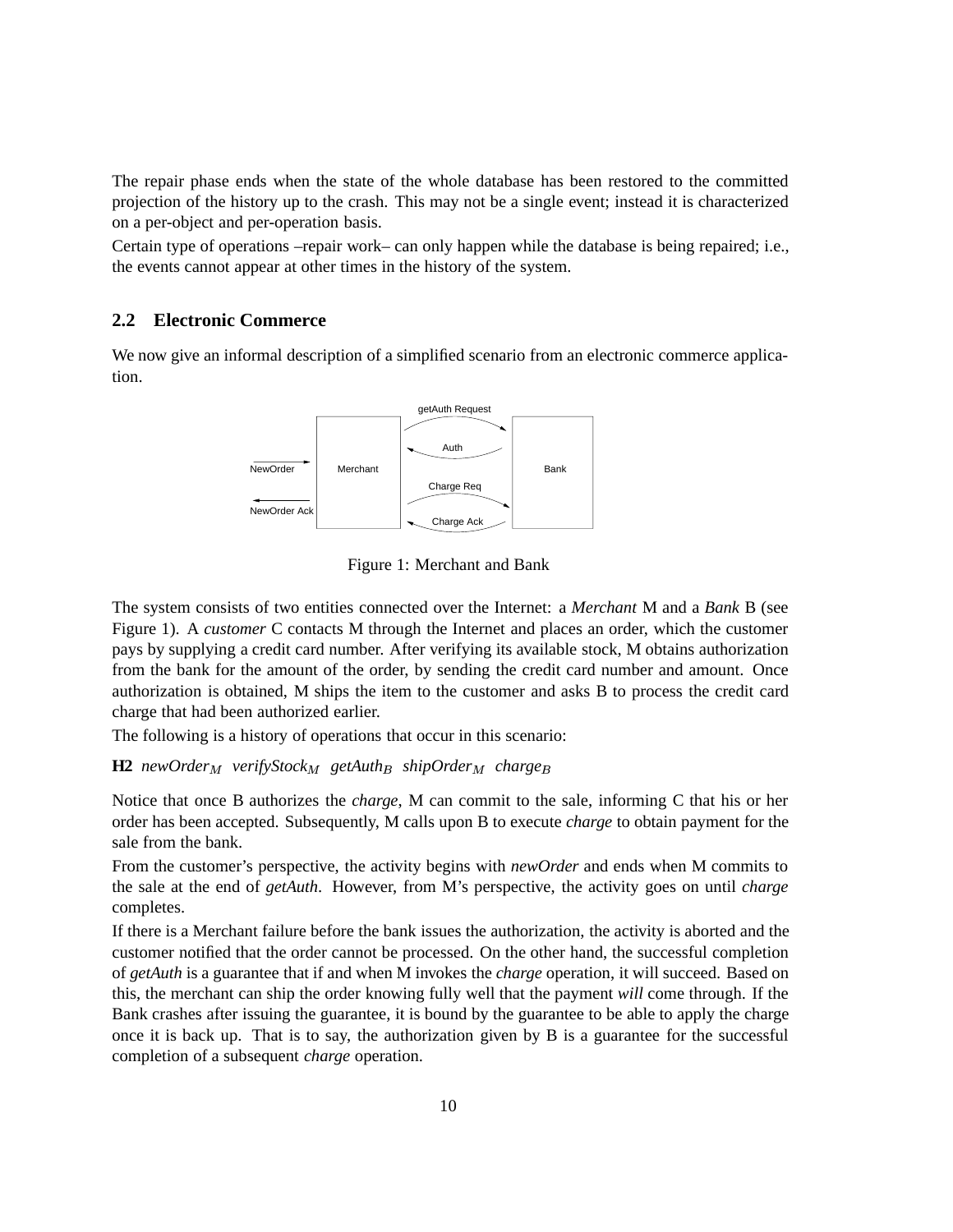The successful commitment of *getAuth* guarantees that if and when *charge* is subsequently invoked, it will succeed. It is thus possible, for example, to design the steps to take and fill an order at the Merchant without being aware of the nature of (interactions with) the Bank.

In terms of our notation, we can say that

 $\bf{G6}$  get $\textit{Auth}_B(\textit{amount}, \textit{account}\#,...,\textit{authID}) \Rightarrow_G \textit{charge}_B(\textit{authID})$ 

where *getAuth* returns a unique authorization ID which the Merchant must later present to validate its charge request. This is a typical Redo guarantee similar to the mobile system's guarantee G3. The corresponding protocol dictates that the merchant not ship the order until the authorization is received, as indicated in the example history H2:

#### **P7**  $getAuth_B \rightarrow shipOrder_M$

At the Bank, the recovery guarantee G6 can be viewed as being supported by two requirements, one recovery-related and the other business-related:

- 1. The authorization ID and its associated information (e.g., how much was authorized to pay which merchant from which cardholder's account) must be preserved in spite of failures; it is implemented by the Bank's recovery machinery. To this end, information pertaining to the guarantee from the Bank must be durably stored by the Merchant. Alternatively, the Merchant must be able to later query the Bank if the Merchant failed after obtaining the guarantee, for example.
- 2. The bank must not allow a new charge if previous charges that have been authorized will not go through when they are applied in the future. More generally, the sum of all outstanding charges and authorizations must not exceed a function of an account's credit limit; it is implemented by the bank's business model, probably reflected by the operations (transactions) that issue authorizations and charges.

If the first requirement is not met, the promise made in the guarantee is obviously broken; if the second requirement is not met, the bank may be forced to take an extra risk or break its promise. This discussion is irrelevant to the merchant, but it does suggest that for a recovery guarantee to hold, the guarantor subsystem must provide future guarantees only if the previously provided guarantees will not be violated.

#### **2.2.1 Discussion**

While lack of space precluded developing them fully, the preceding examples show that one can decompose and explain recovery in terms of guarantees and protocols. The examples hint at the potential of our approach to make precise these properties:

 (De-)Composability/Abstraction of Recovery. The high-level guarantee offered by the bank in the ecommerce scenario may in turn be supported by the guarantees offered by some database system at the bank, and some application-business rules.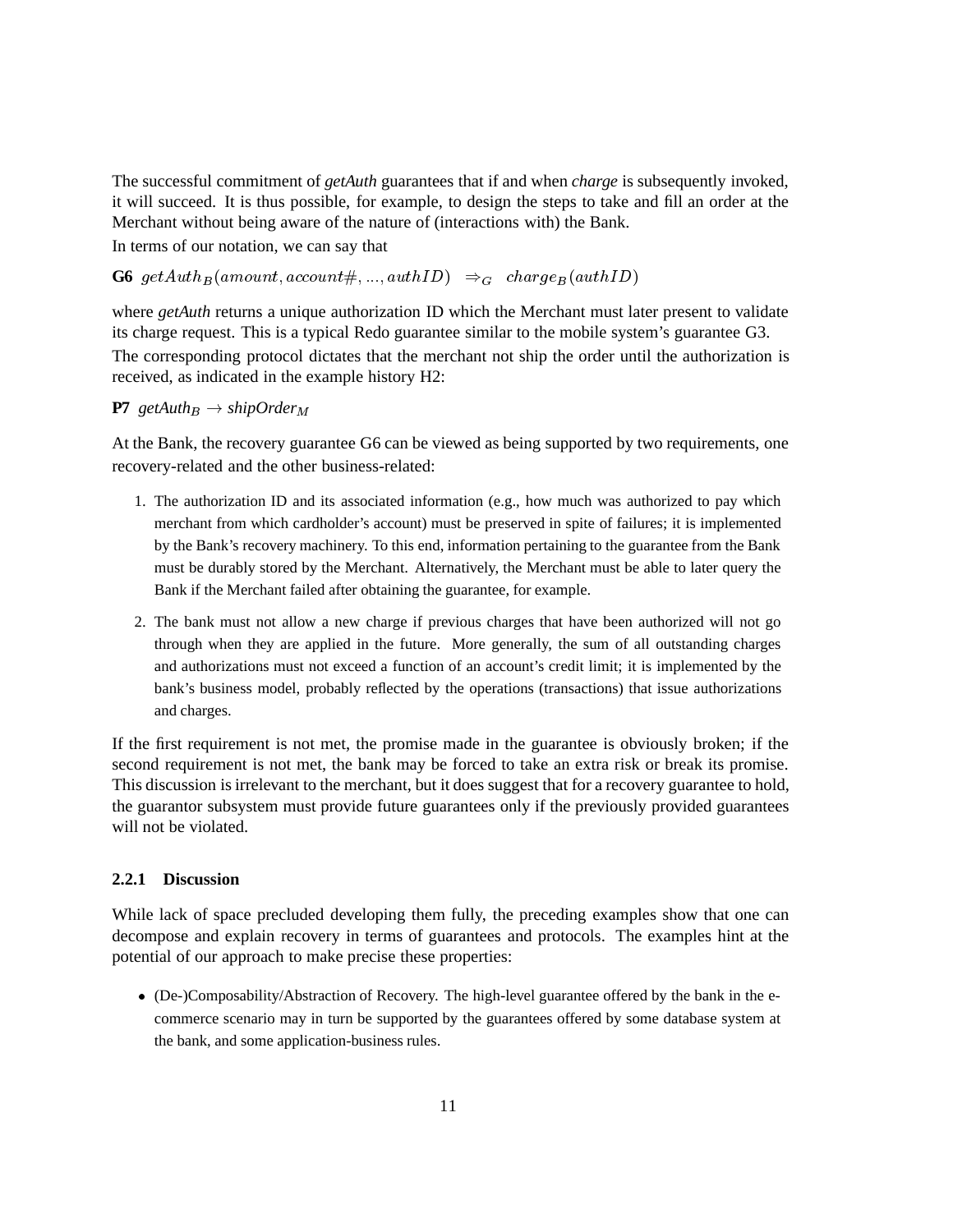|                 | requirement              | guarantee                     | protocol                  |
|-----------------|--------------------------|-------------------------------|---------------------------|
| examples        | $FA + D$                 | $WRL(p) \Rightarrow_G p$      | $WUL(p) \rightarrow p$    |
| what they are   | system property,         | subsystem property,           | execution property,       |
|                 | seen by user/apps        | supported by recovery manager | supported by data manager |
| how implemented | $guarantees + protocols$ | stable logging, recovery      | logging operations        |

Figure 2: Relationships between recovery elements

- Equivalence of Recovery Implementations. The different handoff policies in the mobile example support the same recovery properties.
- Novel Applications. Recovery requirements can be specified for an application without reference to its underlying infrastructure.

## **3 Conclusions**

The main contribution of this paper is a methodology to decompose and describe recovery in terms of the relationships between the subsystems that provide and the ones that use recovery properties, expressed as guarantees and protocols.

In some sense, protocols and guarantees are very closely tied to each other. Whereas protocols talk about what must be done to achieve correct behavior, a guarantee states what can be expected if certain events occur or operations are performed correctly.

By describing the mobile system and the electronic commerce scenario and their behavior in terms of guarantees and protocols, we obtained the following benefits. First, we used abstraction to separate what a component can expect from another; e.g., the mobile host's (recovery) expectations of the fixed hosts. The flip side of this abstract view serves to show what the system and each component must provide to others. This also documented precisely the challenges of providing recovery.

In this paper we have shown that *recovery guarantees* can be very helpful in exposing the connections and expectations that exist between different components of systems involved in a transactional activity. Figure 2 illustrates some of the normal processing and recovering processing relationships.

**Related Work** Few researchers have dealt with the formalization of aspects of recovery. For example, Kuo [Kuo97] used I/O automata to formally describe a recovery system based on ARIES [MHL 92]; however, his description is at a low level of abstraction, close to the implementation, requiring a substantial reformulation to apply it to other scenarios.

Lomet and Tuttle [LT95] developed a redo recovery theory and algorithms that maintain the ability to recover a database provided the cache is flushed according to their installation graph (which imposes an ordering significantly weaker than the usual concurrency control conflict graph). More recently [LT99] they refined these ideas and applied them to supporting recovery of files and applications. Their work is a strong contribution to explaining recovery, especially the subtle issues of